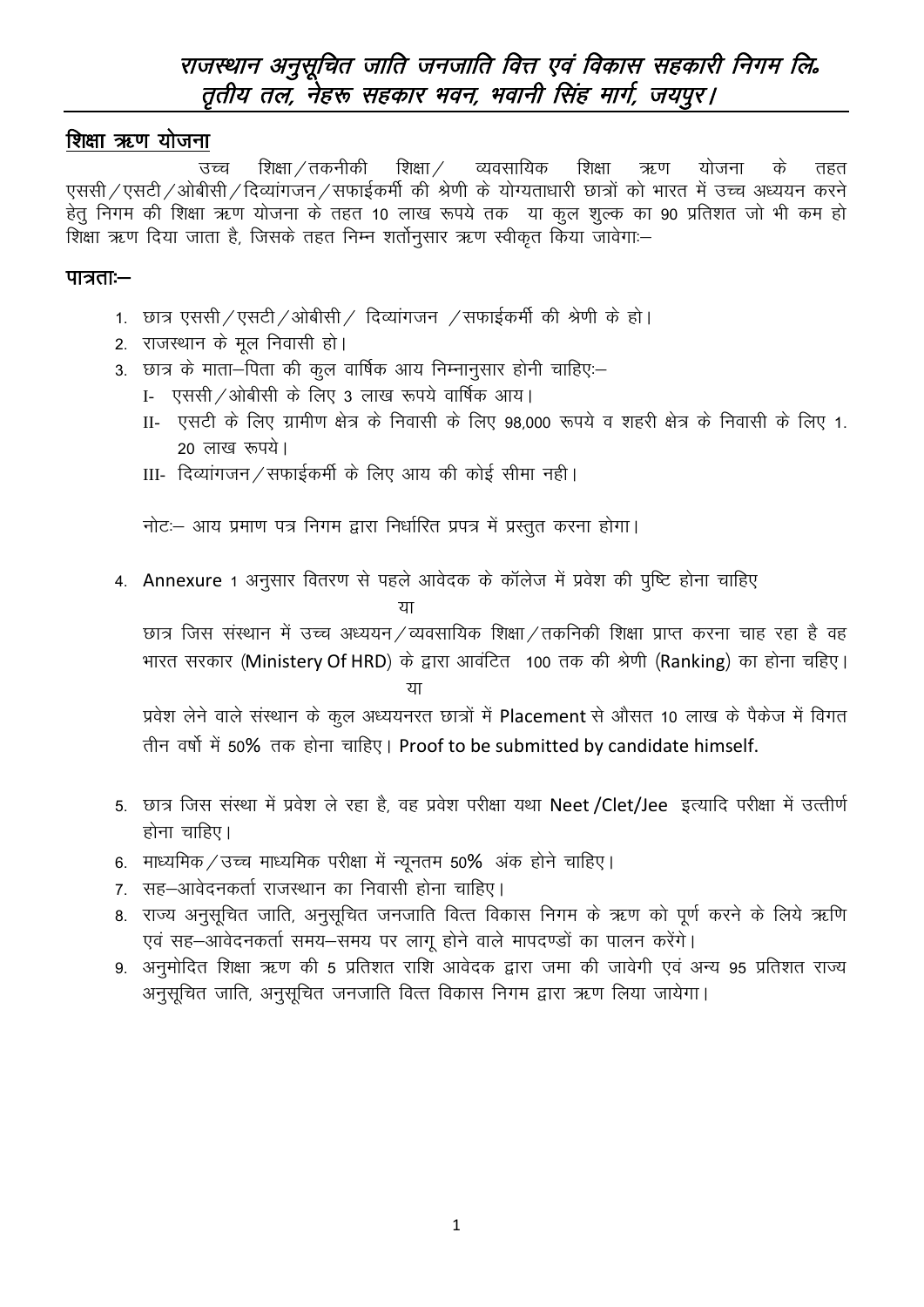### पाठ्यक्रम जिन पर ऋण दिया जा सकता है:-

- 1. व्यवसायिक शिक्षा जैसे:-Engineering, Medical, Agriculture, Veterinary, Law, Dental & Management / Fashion and other Designing courses / international export/ Cosmetic Technology / Bachelor of visual communication etc.
- 2. ICWA/CA/CFA/CMA/CS
- 3. Course Conducted IIM/IIT/IIIT/NLU/IIS, Banglore/ISM, Dhanbad/IISER /NIFT /TISS/NID/NIT/NLU
- 4- Pilot Training/ Shipping ets approved by Director General of civil Aviation/ Shipping.

### Coverage & Expenses:

- 1. संस्थान को देय शिक्षण शुल्क को सम्पूर्ण पाठ्यक्रम के अनुसार विभाजन कर वार्षिक / छःमाह / त्रैमासिक किस्तो के रूप में सीधे ही संस्थान को देय होगा।
- 2. परीक्षा / पस्तकालय / प्रयोगशाला शल्क संस्थान को देय होगा।
- 3. छात्रावास अगर संस्थान द्वारा संचालित है तो छात्रावास शुल्क संस्थान को देय होगा अगर छात्र बाहर अन्य किसी छात्रावास में रह रहा है. तो अध्ययनरत संस्थान से एनओसी के साथ बाहरी छात्रावास शल्क की रसीद प्रस्तुत करने पर छात्रावास शुल्क का पुनर्भरण छात्र को किया जाएगा।

#### गारन्टी / दस्तावेज जमा करनाः-

- .<br>1. 2 लाख रूपये तक के ऋण के लिए कोई गारन्टी नहीं।
- 2. 2 से 5 लाख रूपये तक के ऋण के लिए एक गारन्टर।
- 3. 05 से 10 लाख रूपये तक के ऋण के लिए सम्पति दस्तावेज।
- 4. राजकीय संस्थानों द्वारा संचालित पाठ्यक्रम जैसे :- IIT/IIM/AIMS/MBBS /MD/MS के लिए कोई गारन्टी / दस्तावेज जमा करवाने की आवश्यकता नहीं है।

| श्रेणी                 | ब्याज दर     | पुनभुगतान अवधि | अधिस्थगन अवधि |
|------------------------|--------------|----------------|---------------|
| <b>SC</b>              | 4.5 प्रतिशत  | 15 वर्ष        | 06 माह        |
| $\overline{\text{ST}}$ | ६ प्रतिशत    | 05 वष          | 06 माह        |
| <b>OBC</b>             | 4 प्रतिशत    | 15 वर्ष        | 06 माह        |
| दिव्यांगजन             | प्रतिशत      | वर्ष<br>07     | 01 वर्ष       |
| सफाईकमी                | प्रतिशत<br>4 | वर्ष<br>05     | 01 वर्ष       |

ब्याज:-- ब्याज और पुनर्भुगतान अवधि दर निम्नानुसार वार्षिक दर से देय होगी:--

नोट: पाठ्यक्रम सम्पूर्ण अवधि के दौरान ऋण ब्याज मुक्त रहेगा तथा महिलाओं को ब्याज दर में 0.5 प्रतिशत की छट देय है।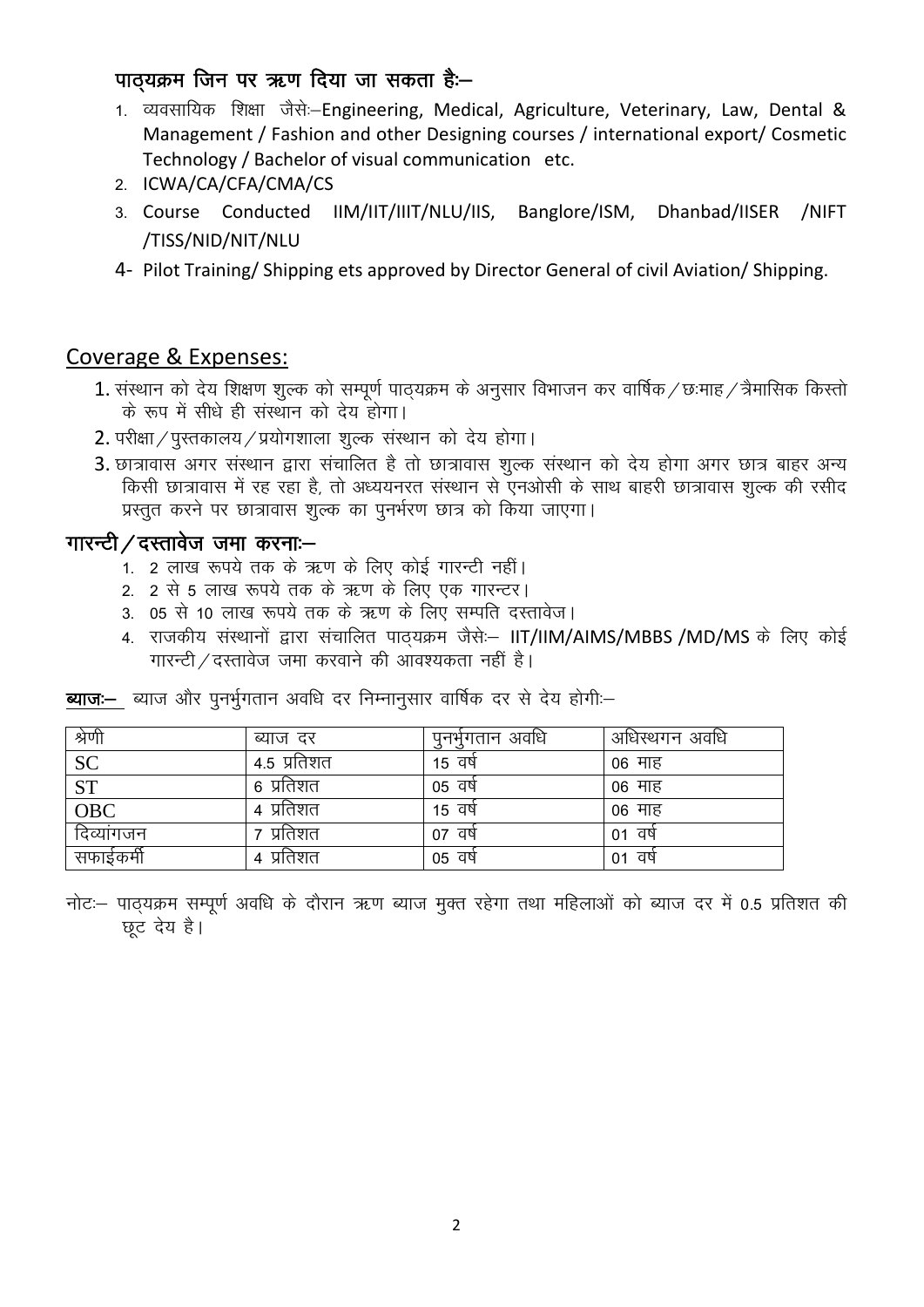# ऋण की स्वीकृति:-

- 1. आवेदनकर्ता अनजा निगम की वेबसाईट पर अपने स्वयं के एसएसओ आईडी (SSO ID) या ई-मित्र केन्द्रों के माध्यम से शिक्षा ऋण हेतु आवेदन पत्र ऑनलाईन जमा करेगा।
- 2. आवेदन पत्र एवं लिखित पात्रता मांपदण्ड के अनुसार छात्र / छात्रा अपने आवश्यक दस्तावेज आवेदन पत्र के बिन्दू क्र. 7 के अनुसार अपलोड करें।
- 3. आवेदन पत्र की पूर्ति उपरान्त आवेदक को एसएमएस से सूचित किया जायेगा तथा ई–मित्र द्वारा रसीद भी उपलब्ध करायी जायेगी।
- 4. जिला स्तर पर परियोजना प्रबन्धक व्यक्तिगत रूप से, चयनित उम्मीदवारों से मिलेगा और उनके दस्तावेज भौतिक रूप से सत्यापित करेगा।
- 5. परियोजना प्रबन्धक स्तर पर जिन आवेदनकर्ता के ऑन लाईन आवेदन पत्र प्रथम दृष्टया छटनी के बाद सही पाये जाते हैं, उन आवेदनकर्ता के सभी दस्तावेजों की हॉर्ड कॉपी संबंधित जिले के परियोजना प्रबन्धक द्वारा प्राप्त की जाकर प्रशासनिक स्वीकति जारी की जाकर ऋण ऑन लाईन स्वीकृति / अस्वीकृति की अभिशंषा तथा वित्तीय स्वीकृति हेतू निगम मुख्यालय को अग्रेसित की जायेगी।
- 6. परियोजना प्रबन्धक को 7 दिन के अन्दर ऑन लाईन आवेदन पत्र की समीक्षा करके तथा प्रशासनिक स्वीकृति जारी कर निगम मुख्यालय को अग्रेसित करेगा.
- 7. निगम मुख्यालय 3 दिन के अन्दर ऑन लाईन आवेदन पत्र को स्वीकृति /अस्वीकृति कर वित्तीय स्वीकृति जारी करेगा.
- 8. अनुजा निगम मुख्यालय वित्तीय स्वीकृति जारी की जाकर आवेदक /ऋणी को ऋण का भुगतान संबंधित संस्थान के खाते में किया जावेगा।
- 9. मुख्यालय स्तर पर निम्न सदस्यों की अनुशंषा पर स्वीकृत किया जाएगा तथा अन्तिम निर्णय प्रबन्ध निदेशक, अनुजा निगम / ROBCFDC का रहेगा।
	- 1. महाप्रबन्धक
	- 2. प्रबन्धक (संस्थागत वित्त)
	- 3. प्रबन्धक वित्त

#### नोट:—

- 1. विदेश में अध्ययन हेतू कोई ऋण स्वीकृत नहीं किया जावेगा।
- 2. छात्र के द्वारा यह Bond देना होगा की कोर्स के बीच में अध्ययन छोड़ने पर दी गई ऋण की सम्पूर्ण राशि मय ब्याज लौटानी होगी।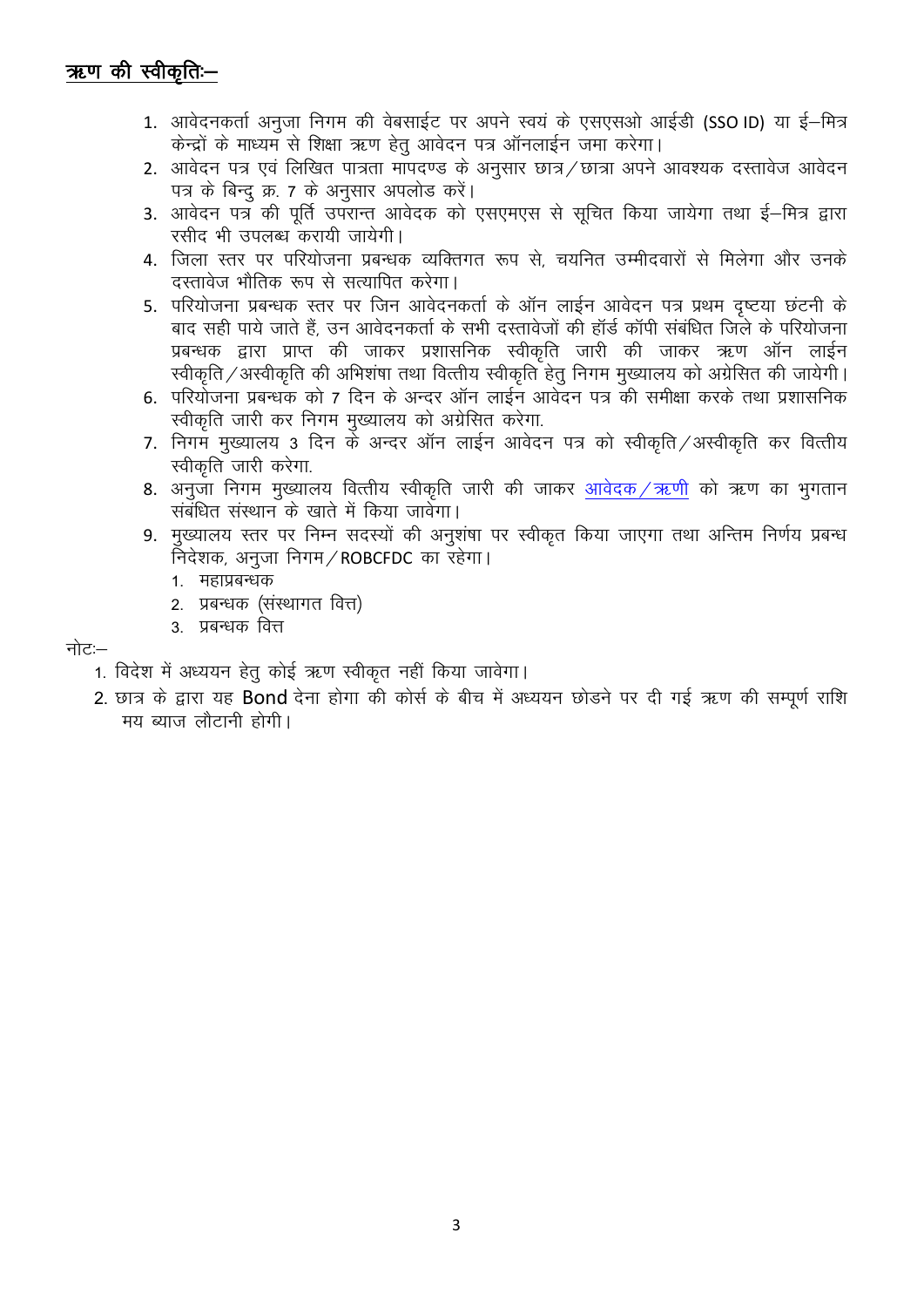# **Annexure-I**

| SN             | <b>College Names</b>                                             | SN | <b>College Names</b>                                                                |
|----------------|------------------------------------------------------------------|----|-------------------------------------------------------------------------------------|
| 1              | Indian Institute of Management (IIM), Ahmedabad                  | 75 | <b>NIFT JODHPUR</b>                                                                 |
| $\overline{2}$ | Indian Institute of Management (IIM), Calcutta                   | 76 | <b>NIFT KANGRA</b>                                                                  |
| 3              | Indian School of Business (ISB), Hyderabad                       | 77 | <b>NIFT KANNUR</b>                                                                  |
| 4              | Indian School of Business (ISB)-Mohali Campus                    | 78 | <b>NIFT KOLKATA</b>                                                                 |
| 5              | Xavier Labour Relations Institute (XLRI), Jamshedpur             | 79 | <b>NIFT MUMBAI</b>                                                                  |
| 6              | Indian Institute of Management (IIM), Kashipur                   | 80 | <b>NIFT NEW DELHI</b>                                                               |
| 7              | Indian Institute of Management (IIM), Ranchi                     | 81 | <b>NIFT PATNA</b>                                                                   |
| 8              | Indian Institute of Management (IIM), Rohtak                     | 82 | <b>NIFT RAI BAREILLY</b>                                                            |
| 9              | Indian Institute of Management (IIM), Shillong                   | 83 | <b>NIFT SHILLONG</b>                                                                |
| 10             | Indian Institute of Management (IIM), Trichy                     | 84 | <b>NIFT SHRINAGAR</b>                                                               |
| 11             | Indian Institute of Management (IIM), Udaipur                    | 85 | National Law School of India University, Bangalore                                  |
| 12             | Indian Institute of Management (IIM), Bangalore                  | 86 | National Law University, Delhi                                                      |
| 13             | Indian Institute of Management (IIM), Indore                     | 87 | National Academy of Legal Study & Research (NALSAR)<br>University of Law, Hyderabad |
| 14             | Indian Institute of Management (IIM), Kozikode                   | 88 | The West Bengal National University of Juridical Sciences,<br>Kolkata               |
| 15             | Indian Institute of Management (IIM), Lucknow                    | 89 | National Law Institute University, Bhopal                                           |
| 16             | Indian Institute of Management (IIM), Raipur                     | 90 | National Law University, Jodhpur                                                    |
| 17             | Indian Institute of Management (IIM), Sirmaur (Himachal Pradesh) | 91 | Hidayatullah National Law University, Raipur                                        |
| 18             | Indian Institute of Management (IIM), Amritsar                   | 92 | Gujarat National Law University, Gandhinagar                                        |
| 19             | Indian Institute of Management (IIM), Bodhgaya (Patna)           | 93 | Dr. Ram Manohar Lohiya National Law University, Lucknow                             |
| 20             | Indian Institute of Management (IIM), Visakhapatnam              | 94 | Rajiv Gandhi National University of Law, Patiala                                    |
| 21             | Indian Institute of Management (IIM), Nagpur                     | 95 | Chanakya National Law University Patna                                              |
| 22             | Indian Institute of Management (IIM), Sambalpur                  | 96 | National University of Advanced Legal Studies, Kochi                                |

| <b>SN</b> | <b>College Names</b>                                                  |
|-----------|-----------------------------------------------------------------------|
| 75        | <b>NIFT JODHPUR</b>                                                   |
| 76        | <b>NIFT KANGRA</b>                                                    |
| 77        | <b>NIFT KANNUR</b>                                                    |
| 78        | <b>NIFT KOLKATA</b>                                                   |
| 79        | <b>NIFT MUMBAI</b>                                                    |
| 80        | <b>NIFT NEW DELHI</b>                                                 |
| 81        | <b>NIFT PATNA</b>                                                     |
| 82        | <b>NIFT RAI BAREILLY</b>                                              |
| 83        | <b>NIFT SHILLONG</b>                                                  |
| 84        | <b>NIFT SHRINAGAR</b>                                                 |
| 85        | National Law School of India University, Bangalore                    |
| 86        | National Law University, Delhi                                        |
| 87        | National Academy of Legal Study & Research (NALSAR)                   |
|           | University of Law, Hyderabad                                          |
| 88        | The West Bengal National University of Juridical Sciences,<br>Kolkata |
| 89        | National Law Institute University, Bhopal                             |
| 90        | National Law University, Jodhpur                                      |
| 91        | Hidayatullah National Law University, Raipur                          |
| 92        | Gujarat National Law University, Gandhinagar                          |
| 93        | Dr. Ram Manohar Lohiya National Law University, Lucknow               |
| 94        | Rajiv Gandhi National University of Law, Patiala                      |
| 95        | Chanakya National Law University Patna                                |
| 96        | National University of Advanced Legal Studies, Kochi                  |
|           |                                                                       |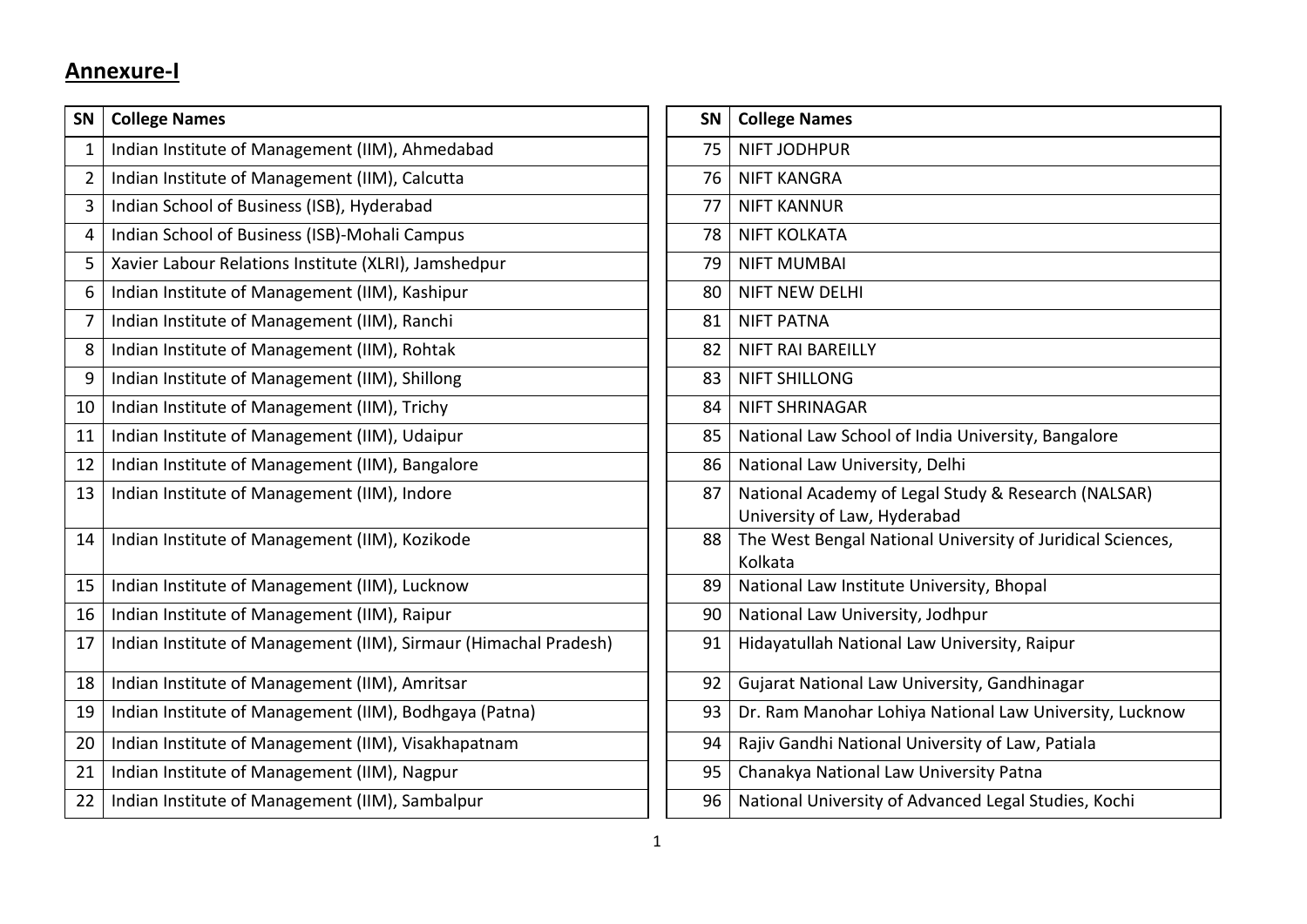| 23 | Indian Institute of Technology (IIT), Kanpur Department of Industrial<br>& Management Engineering, IIT Kanpur | 97  | National Law University Odisha, Cuttack                                                      |
|----|---------------------------------------------------------------------------------------------------------------|-----|----------------------------------------------------------------------------------------------|
| 24 | Indian Institute of Technology (IIT), Mandi                                                                   | 98  | National University of Study & Research in Law, Ranchi                                       |
| 25 | Indian Institute of Technology (IIT), Patna                                                                   | 99  | National Law University & Judicial Academy, Assam                                            |
| 26 | Indian Institute of Technology (IIT), Roopnagar                                                               | 100 | Damodaram Sanjivayya National Law University (DSNLU)<br>Visakhapatnam                        |
| 27 | Indian Institute of Technology (IIT), Roorkee                                                                 | 101 | The Tamil Nadu National Law School, Tiruchirapalli                                           |
| 28 | Indian Institute of Technology (IIT), Bhubaneshwar                                                            | 102 | Maharashtra National Law University, Mumbai                                                  |
| 29 | Indian Institute of Technology (IIT), Chennai                                                                 | 103 | Maharashtra National Law University, Nagpur                                                  |
| 30 | Indian Institute of Technology (IIT), Delhi Dept of Management<br>Studies (IIT), Delhi                        | 104 | Maharashtra National Law University, Aurangabad                                              |
| 31 | Indian Institute of Technology (IIT), Gandhinagar                                                             | 105 | Himachal Pradesh National Law University, Shimla                                             |
| 32 | Indian Institute of Technology (IIT), Hyderabad                                                               | 106 | Dharmashastra National Law University, Jabalpur                                              |
| 33 | Indian Institute of Technology (IIT), Indore                                                                  | 107 | Dr B R Ambedkar National Law University Sonipat, Haryana                                     |
| 34 | Indian Institute of Technology (IIT), Jodhpur                                                                 | 108 | Birla Institute of Technology (Mesra), Ranch                                                 |
| 35 | Indian Institute of Technology (IIT), Kharagpur                                                               | 109 | Centre for Environmental Planning & Technology (CEPT),<br>Ahmedabad                          |
| 36 | Indian Institute of Technology (IIT), Guwahati                                                                | 110 | Chandragupt Institute of Management, Patna                                                   |
| 37 | Indian Institute of Technology (IIT), Mumbai SJSOM, IIT - Mumbai                                              | 111 | College of Engineering, Pune                                                                 |
| 38 | IIT Varanasi (earlier IT BHU -Banaras)                                                                        | 112 | Delhi College of Engineering (DCE), Delhi                                                    |
| 39 | Indian Institute of Technology (IIT), Tirupati                                                                | 113 | DhirubhaiAmbani Institute of Information & Communication<br>Technology (DAIICT), Gandhinagar |
| 40 | Indian Institute of Technology (IIT), Goa                                                                     | 114 | Dr. B R Ambedkar National Institute of Technology (NIT),<br>Jalandhar                        |

| 97  | National Law University Odisha, Cuttack                                                      |
|-----|----------------------------------------------------------------------------------------------|
| 98  | National University of Study & Research in Law, Ranchi                                       |
| 99  | National Law University & Judicial Academy, Assam                                            |
| 100 | Damodaram Sanjivayya National Law University (DSNLU)<br>Visakhapatnam                        |
| 101 | The Tamil Nadu National Law School, Tiruchirapalli                                           |
| 102 | Maharashtra National Law University, Mumbai                                                  |
| 103 | Maharashtra National Law University, Nagpur                                                  |
| 104 | Maharashtra National Law University, Aurangabad                                              |
| 105 | Himachal Pradesh National Law University, Shimla                                             |
| 106 | Dharmashastra National Law University, Jabalpur                                              |
| 107 | Dr B R Ambedkar National Law University Sonipat, Haryana                                     |
| 108 | Birla Institute of Technology (Mesra), Ranch                                                 |
| 109 | Centre for Environmental Planning & Technology (CEPT),<br>Ahmedabad                          |
| 110 | Chandragupt Institute of Management, Patna                                                   |
| 111 | College of Engineering, Pune                                                                 |
| 112 | Delhi College of Engineering (DCE), Delhi                                                    |
| 113 | DhirubhaiAmbani Institute of Information & Communication<br>Technology (DAIICT), Gandhinagar |
| 114 | Dr. B R Ambedkar National Institute of Technology (NIT),<br>Jalandhar                        |
|     |                                                                                              |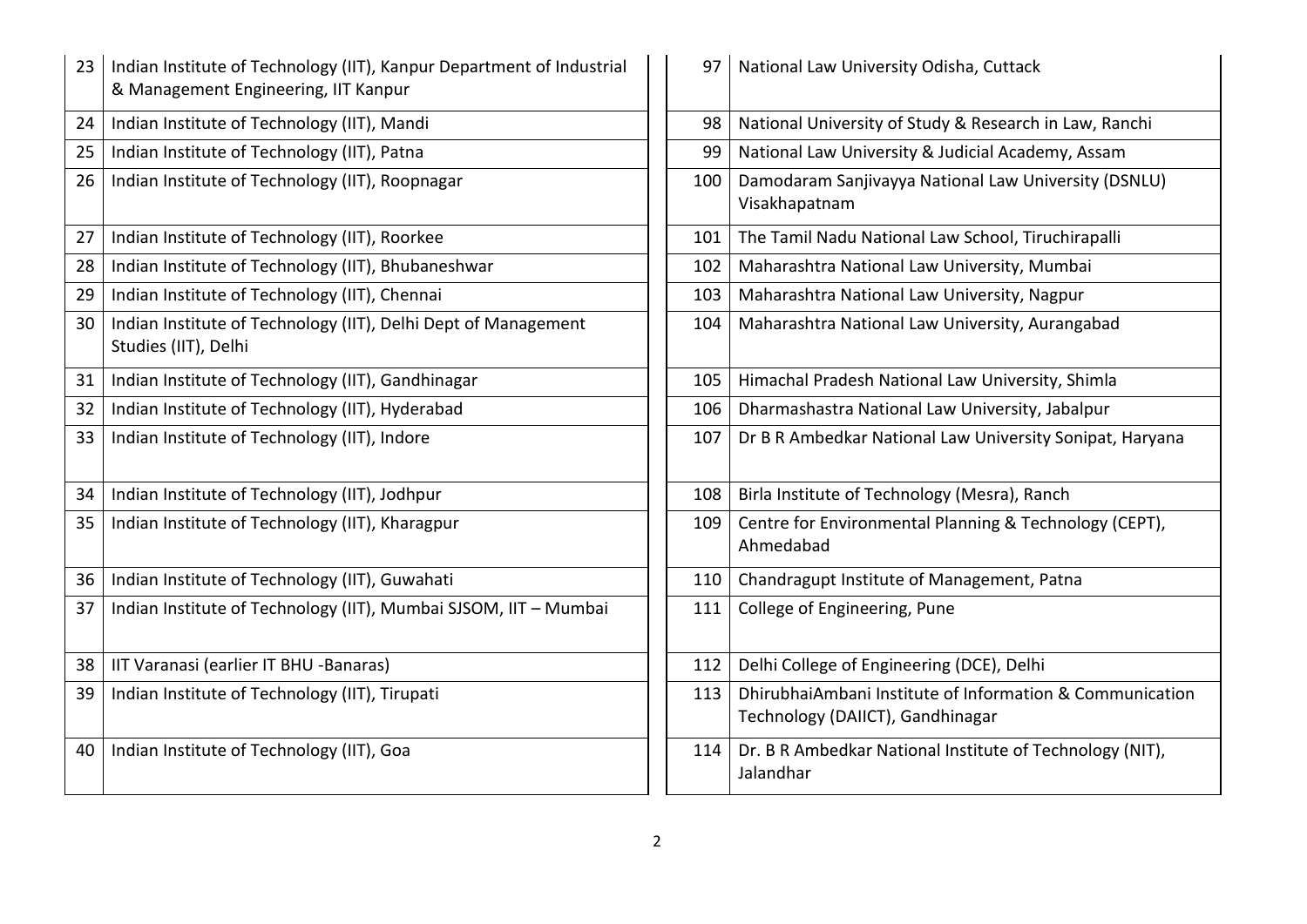| Indian Institute of Technology (IIT), Bhilai                                    | 115 | Faculty of Engineering & Technology, Jadavpur University,<br>Kolkata  |
|---------------------------------------------------------------------------------|-----|-----------------------------------------------------------------------|
| Indian Institute of Technology (IIT), Palakkad                                  | 116 | Faculty of Management Studies (FMS), Delhi                            |
| Management Development Institute (MDI), Gurgaon                                 | 117 | Indian Institute of Forest Management (IIFM), Bhopal                  |
| Management Development Institute (MDI) - Murshidabad                            | 118 | Indian Institute of Science (IISc), Bangalore                         |
| Birla Institute of Technology & Sciences (BITS) - Pilani                        | 119 | Jamnalal Bajaj Institute of Management Studies (JBIMS),<br>Mumbai     |
| <b>BITS (Pilani) Goa Campus</b>                                                 | 120 | L N Mittal Institute of Information & Technology (LNMIIT),<br>Jaipur  |
| <b>BITS (Pilani) Hyderabad Campus</b>                                           | 121 | Loyola Institute of Business Administration (LIBA), Chennai           |
| Indian School of Mining - Dhanbad                                               | 122 | Malaviya National Institute of Technology (NIT), Jaipur               |
| Bharathidasan Institute of Management (BIM)- Tiruchirapalli                     | 123 | Manipal Institute of Technology (MIT), Manipal                        |
| Goa Institute of Management (GIM), Goa [Post Graduate Diploma in<br>Management] | 124 | Maulana Azad National Institute of Technology (NIT), Bhopa            |
| Indian Institute of Foreign Trade (IIFT), Delhi                                 | 125 | Motilal Nehru National Institute of Technology (NIT),<br>Allahabad    |
| Indian Institute of Foreign Trade (IIFT), Kolkata Campus                        | 126 | National Institute of Technology (NIT), Agartala                      |
| Indraprastha Institute of Information Technology (IIIT), Delhi                  | 127 | National Institute of Technology (NIT), Calicut                       |
| International Management Institute (IMI), New Delhi                             | 128 | National Institute of Technology (NIT), Durgapur                      |
| Institute of Management Technology (IMT), Ghaziabad                             | 129 | National Institute of Technology (NIT), Hamirpur, Himachal<br>Pradesh |
| Kasturba Medical College (KMC), Manipal                                         | 130 | National Institute of Technology (NIT), Jamshedpur                    |
| Marine Engineering & Research Institute, Kolkata                                | 131 | National Institute of Technology (NIT), Kurukshetra                   |
| Mudra Institute of Communication (MICA), Ahmedabad                              | 132 | National Institute of Technology (NIT), Patna                         |
| National Institute of Industrial Engineering (NITIE), Mumbai                    | 133 | National Institute of Technology (NIT), Raipur                        |
| NarseeMonjee Institute of Management Studies (NMIMS), Mumbai                    | 134 | National Institute of Technology (NIT), Rourkela                      |
|                                                                                 |     |                                                                       |

| 115 | Faculty of Engineering & Technology, Jadavpur University,<br>Kolkata  |
|-----|-----------------------------------------------------------------------|
| 116 | Faculty of Management Studies (FMS), Delhi                            |
| 117 | Indian Institute of Forest Management (IIFM), Bhopal                  |
| 118 | Indian Institute of Science (IISc), Bangalore                         |
| 119 | Jamnalal Bajaj Institute of Management Studies (JBIMS),<br>Mumbai     |
| 120 | L N Mittal Institute of Information & Technology (LNMIIT),<br>Jaipur  |
| 121 | Loyola Institute of Business Administration (LIBA), Chennai           |
| 122 | Malaviya National Institute of Technology (NIT), Jaipur               |
| 123 | Manipal Institute of Technology (MIT), Manipal                        |
| 124 | Maulana Azad National Institute of Technology (NIT), Bhopal           |
| 125 | Motilal Nehru National Institute of Technology (NIT),<br>Allahabad    |
| 126 | National Institute of Technology (NIT), Agartala                      |
| 127 | National Institute of Technology (NIT), Calicut                       |
| 128 | National Institute of Technology (NIT), Durgapur                      |
| 129 | National Institute of Technology (NIT), Hamirpur, Himachal<br>Pradesh |
| 130 | National Institute of Technology (NIT), Jamshedpur                    |
| 131 | National Institute of Technology (NIT), Kurukshetra                   |
| 132 | National Institute of Technology (NIT), Patna                         |
| 133 | National Institute of Technology (NIT), Raipur                        |
| 134 | National Institute of Technology (NIT), Rourkela                      |